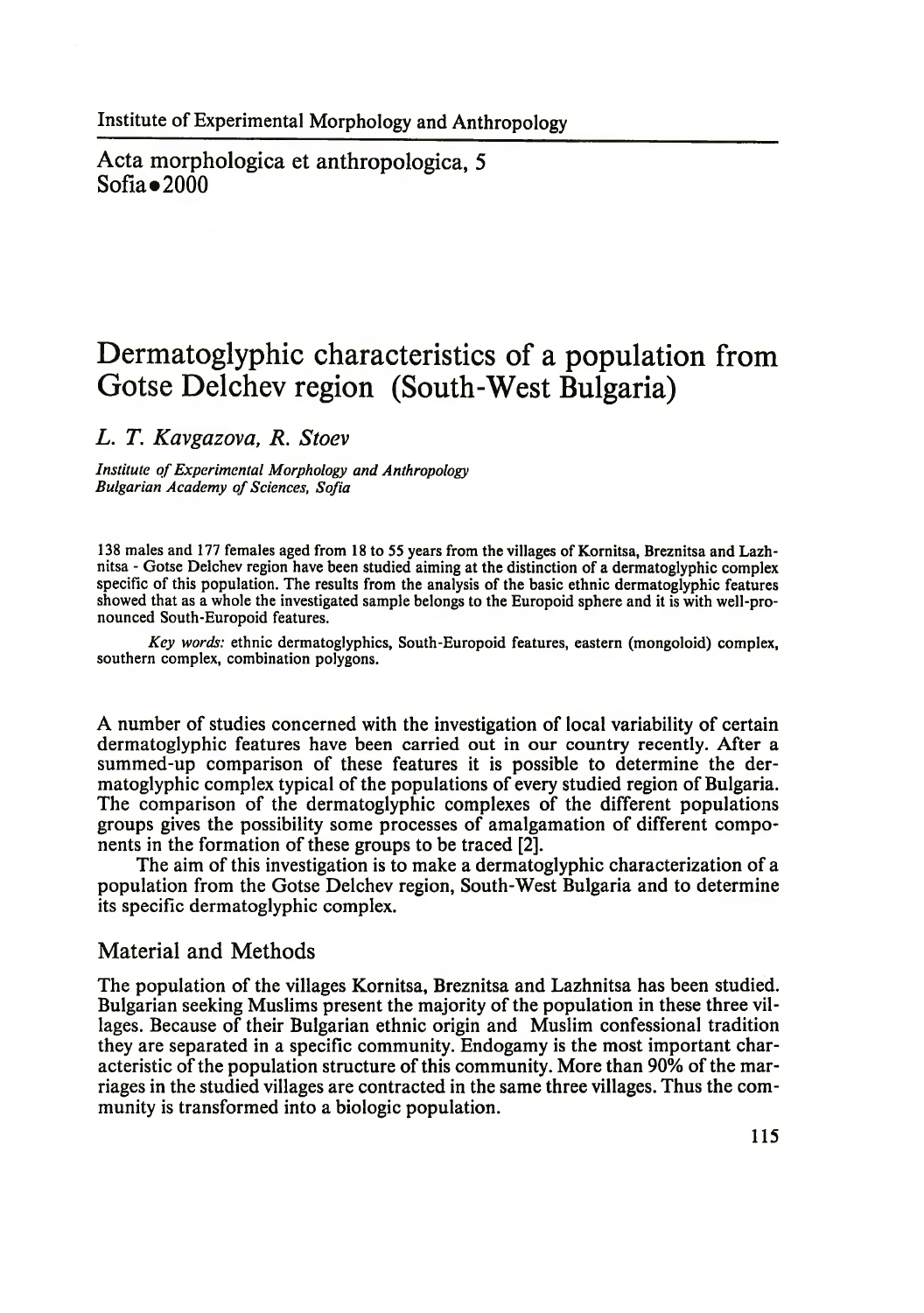A total of 138 males and 177 females aged 18-50 have had their dermatoglyphic digital and palmar imprints of the both hands investigated (24 males and 47 females from Breznitsa, 72 males and 49 females from Kornitsa and 42 males and 81 females from Lazhnitsa). The processing of the material was performed after the conventional method of Cummins and Midlo [1]. The position of the proximal palmar triradii was determined after the scheme of A. Sharma [4]. The calculation of the dermatoglyphic distance (DD) and the mongoloid (eastern) complex after the key features as well as the assessment of these parameters was carried out after the method of Heet [5]. This method gives also opportunities for determining the southern complex. Using the clusterisation after Lance, Williams [3] separate clusters were ruled out incorporating samples of similar dermatoglyphic types.

## Results and Discussion

*Digital relief.* Rainbow patterns in both sexes vary insignificantly - from 2.9 to 4% in men and from 4.4 to 5.3% in women. The highest frequency of the features was established in the women from the villages of Breznitsa. The radial loops vary in men from 1.7 to 3.1% and from 0.8 to 2.7% in women. With regard to the ulnar loops women from all three villages are almost uniform (52.9 - 55.2%). Similar is the tendency in men as well (46.7 - 48.3%). Among them the frequency of this feature is lower 48.3% than it is in women 54.2%. The overall quantity of this feature shows the same tendency 51.0% in men and 56.1% in women. The circular pattern in the men varies in the limits of 40.4 to 46.2% and in the women from 37.6 to 40.8%. A higher concentration of this feature was established in the men - 45.4% compared to the women - 39.1%. The pattern intensity index (PII) is distributed rather evenly in both sexes - 13.75 - 14.26 in the men and - 13.32 - 13.55 in the women. The higher value of the PII in the men results from the lower per cent of rainbow patterns and ulnar loops and from the higher concentration of the circular patterns (Table 1).

*Main palmar lines.* The A line most often ends up in fields 3 and 5 (49% and 30%) in men and (43% and 35%) in women. In both sexes the lower type predominates - 69.6% in men and 66.7% in women. Of the D line the high type of ending is characteristics also in both sexes (55.0% in men and 49.1% in women). The low type is weakly represented (10.1% in men and 15.2% in women). The Cummins index has medium values in both sexes (Table 2).

*Axial palmar triradii.* The studied population from the villages of Kornitsa, Breznitsa and Lazhnitsa showed a low frequency of the proximal palmar triradius

| Group            | Number<br>and sex | $A+T$ | R   | U    | $R+U$ | w    | PII   |
|------------------|-------------------|-------|-----|------|-------|------|-------|
| <b>Breznitsa</b> | 24 m.             | 2.9   | 1.7 | 55.0 | 56.7  | 40.4 | 13.75 |
|                  | 47 f.             | 5.3   | 0.8 | 52.9 | 53.8  | 40.8 | 13.55 |
| Kornitsa         | 72 m.             | 3.6   | 3.1 | 47.1 | 50.1  | 46.2 | 14.26 |
|                  | 49 f.             | 4.7   | 1.4 | 53.9 | 55.3  | 40.0 | 13.53 |
| Lazhnitsa        | 42 m.             | 4.0   | 2.6 | 46.7 | 49.3  | 46.7 | 14.26 |
|                  | 81 f.             | 4.4   | 2.7 | 55.2 | 57.9  | 37.6 | 13.32 |
| Total            | 138 m.            | 3.6   | 2.7 | 48.3 | 51.0  | 45.4 | 14.17 |
|                  | 177 f.            | 4.7   | 1.9 | 54.2 | 56.1  | 39.1 | 13.44 |

Table 1. Digital pattern (%) and pattern intensity index (PII)

116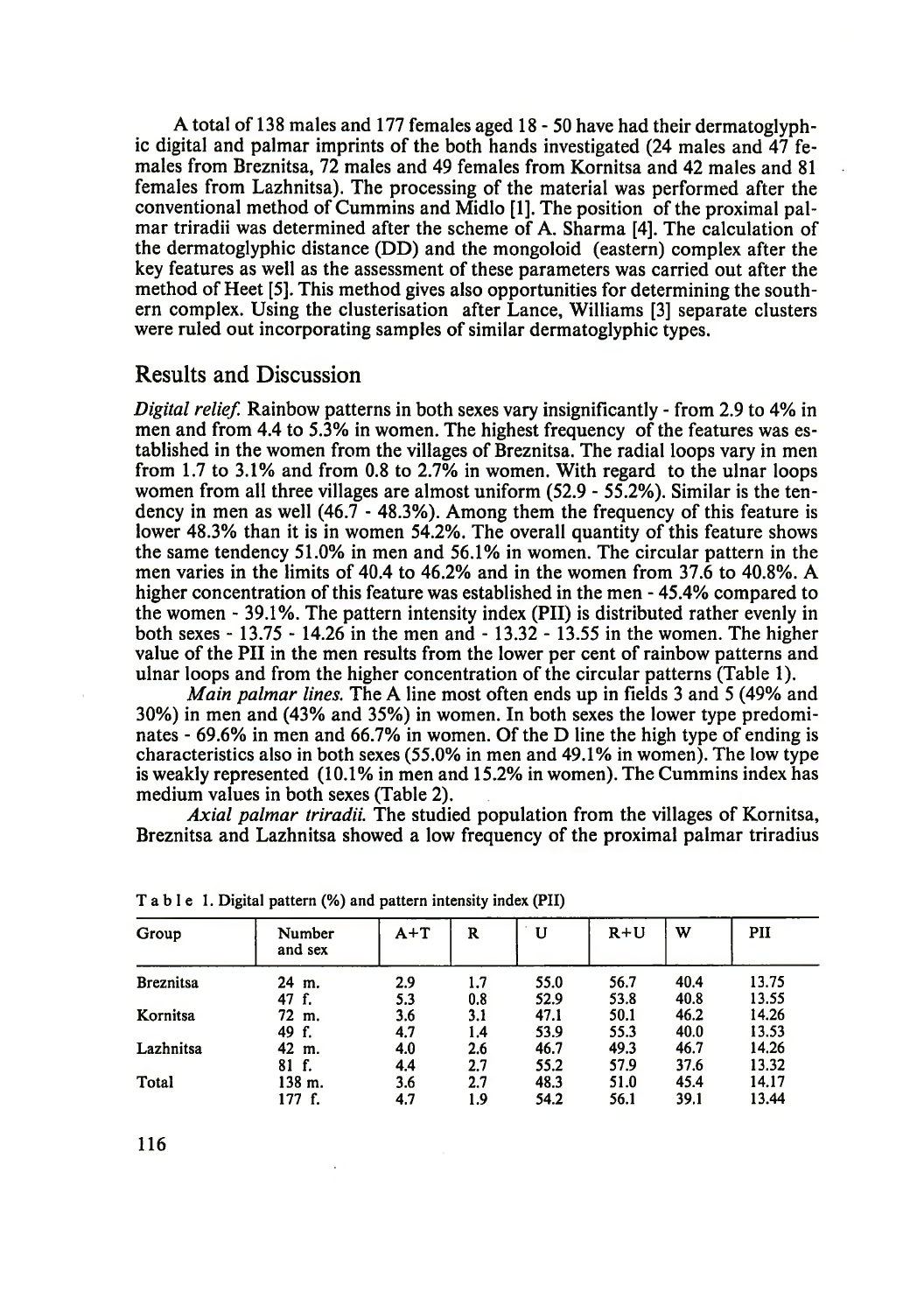| Group            | Number<br>and<br>sex |          | Line A   |            |      | <b>MLI</b> |      |      |       |         |
|------------------|----------------------|----------|----------|------------|------|------------|------|------|-------|---------|
|                  |                      | $1(1+2)$ | $3(3+4)$ | $5(5+6+7)$ | м    | 7          | 9    | 11   | м     |         |
| <b>Breznitsa</b> | 24 m.                | 6.2      | 66.7     | 27.1       | 3.42 | 12.5       | 45.8 | 41.7 | 9.58  | 8.13    |
|                  | 47 f.                | 5.3      | 67.0     | 27.7       | 3.45 | 8.5        | 34.0 | 57.5 | 9.98  | 8.66    |
| Kornitsa         | 72 m.                | 2.8      | 70.8     | 26.4       | 3.47 | 6.2        | 28.5 | 65.3 | 10.18 | 8.83    |
|                  | 49 f.                | 2.0      | 66.3     | 31.6       | 3.59 | 17.3       | 31.6 | 51.0 | 9.67  | 8.40    |
| Lazhnitsa        | 42 m.                | 8.3      | 69.0     | 22.6       | 3.29 | 15.5       | 39.3 | 45.2 | 9.59  | 8.06    |
|                  | 81 f.                | 8.0      | 66.7     | 25.3       | 3.35 | 17.9       | 38.9 | 43.2 | 9,51  | $-8.04$ |
| Total            | 138 m.               | 5.0      | 69.6     | 25.4       | 3.41 | 10.1       | 34.8 | 55.0 | 9.89  | 8.47    |
|                  | 177 f.               | 5.6      | 66.7     | 27.7       | 3.44 | 15.2       | 35.6 | 49.1 | 9.67  | 8.30    |

T able 2. Types of the main palmar lines (%) and Cummins index (MLI)

T able 3. Axial palmar triradii (%)

| Group            | Number<br>and sex |      | ť    | t"   | tt' | tt" | t <sup>1</sup> t <sup>11</sup> | tt  | t't' | t"t" | tt't" | tt't'' | ∣ 0 |
|------------------|-------------------|------|------|------|-----|-----|--------------------------------|-----|------|------|-------|--------|-----|
| <b>Breznitsa</b> | 24 m.             | 60.4 | 25.0 | 6.2  | -   | 4.2 |                                | 2.1 |      |      |       |        | 2.1 |
|                  | 47 f.             | 43.6 | 29.8 | 3.2  | 8.5 | 7.4 |                                |     |      | 3.2  |       |        | 4.3 |
| Kornitsa         | 72 m.             | 56.2 | 18.8 | 4.9  | 4.9 | 9.7 | 5.5                            |     | 0.7  |      |       |        |     |
|                  | 49 f.             | 60.2 | 19.4 | 8.2  | 6.1 | 4.1 |                                |     | 1.0  |      | 1.0   |        |     |
| Lazhnitsa        | 42 m.             | 57.1 | 19.0 | 7.1  | 4.8 | 3.6 | 2.4                            |     | 1.2  |      |       |        | 4.8 |
|                  | 81 f.             | 50.6 | 22.2 | 11.7 | 2.5 | 6.2 | 3.1                            |     | 0.6  | 0.6  | 0.6   | 0.6    | 1.2 |
| Total            | 138 m.            | 57.2 | 19.6 | 5.8  | 3.9 | 6.9 | 3.6                            | 0.4 | 0.7  |      |       |        | 1.8 |
|                  | 177 f.            | 51.4 | 23.4 | 8.5  | 5.1 | 5.9 | 1.4                            |     | 0.6  |      | 0.6   | 0.3    | 1.7 |

(57.2% in the men and 51.4% in women) in both sexes. The intermediate triradius is more often met in women - 23.4% than in men - 19.6%. In both sexes the median triradius is more rare  $-5.8\%$  in men and 8.5% in women. Parting is even more rare -1.8% in the men and 1.7% in the women (Table 3).

Real palmar pattern. With regard to the hypothenar pattern the men from the villages under study do not differ among themselves. The incidence of the feature varies between 35.4% and 35.7%. In the women's sample the incidence of the hypothenar pattern is lowest in the village of Kornitsa - 29.6%. In the villages of Lazhnitsa and Breznitsa this feature varies between 40.1% and 43.6%. The frequency of the pattern on the Ilnd interdigital pad is low 9% in the males and 4.5% in the females. The pattern on the Illrd and IVth interdigital pads has almost identical frequencies in the males 32.6 - 34.8% while in the women the IVth interdigital pad shows a greater incidence of the pattern - 37.6% compared to the Illrd one - 27.7%.

*Accessory interdigital triradii.* In both sexes this feature is more common on the IVth interdigital pad in the men - 13.8% than in the women - 12.7%. The overall amount of this feature is lower in the men -18.1%. In women the frequency of this feature is 23.2% (Table 4).

*Eastern (mongoloid) complex.* In the males it varies from 39.5% of the ones from the villages of Kornitsa and Breznitsa to 46.3% for the ones from the village of Lazhnitsa. For the total male sample the eastern complex is 41.6% is in limits of the Europoid groups. In the women the eastern complex varies from 52.6% in the village of Kornitsa to 31.7% the village of Breznitsa. In the village of Lazhnitsa it is 46.9%. For the total female sample the eastern complex is 44.5% which is also in the scope of the Europoid groups. The calculated southern complex varies between 67.0% and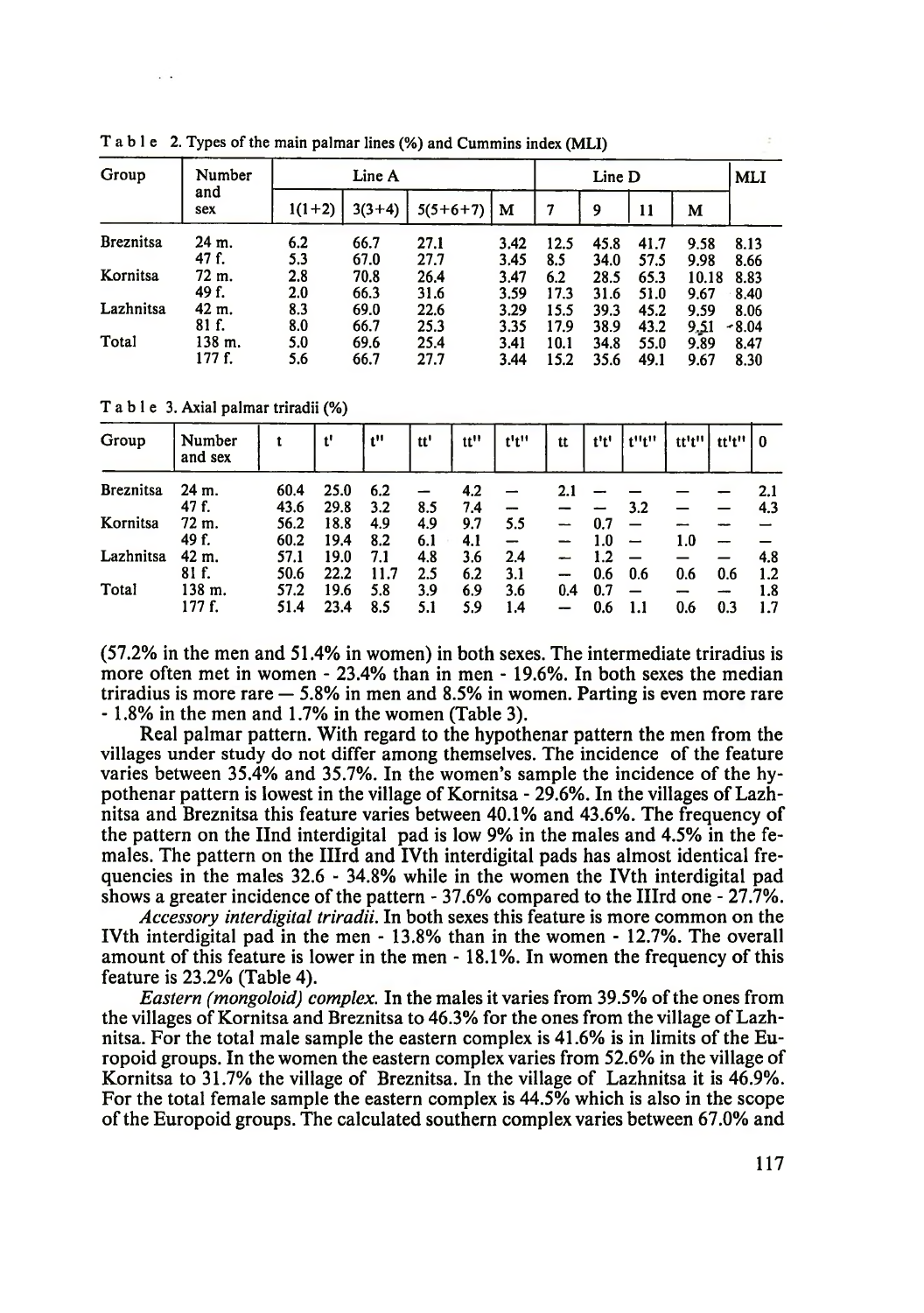| Group            | Number<br>and |      | Palmar pattern |      |      | Accesory interdigital<br>triradii (AIT) |              |     |      |       |
|------------------|---------------|------|----------------|------|------|-----------------------------------------|--------------|-----|------|-------|
|                  | sex           | Hy   | Th/I           | и    | ш    | IV                                      | $\mathbf{I}$ | ш   | IV   | II—IV |
| <b>Breznitsa</b> | 24 m.         | 35.4 | 16.7           | 10.4 | 12.5 | 50.0                                    | 10.4         |     | 20.8 | 31.2  |
|                  | 47 f.         | 43.6 | 8.5            | 8.5  | 31.9 | 36.2                                    | 8.5          | --- | 21.3 | 29.8  |
| Kornitsa         | 72 m.         | 35.4 | 8.3            | 10.4 | 40.9 | 25.7                                    | 10.4         | 0.7 | 11.8 | 22.9  |
|                  | 49 f.         | 29.6 | 8.2            | 3.1  | 31.6 | 35.7                                    | 3.1          | 1.0 | 10.2 | 14.3  |
| Lazhnitsa        | 42 m.         | 35.7 | 15.5           | 6.0  | 29.8 | 41.7                                    | 5.9          | -   | 13.1 | 19.0  |
|                  | 81 f.         | 40.1 | 12.3           | 3.1  | 22.8 | 39.5                                    | 3.1          | 1.2 | 9.2  | 13.6  |
| Total            | 138 m.        | 35.5 | 11.9           | 9.0  | 32.6 | 34.8                                    | 9.0          | 0.4 | 13.8 | 23.2  |
|                  | 177 f.        | 38.1 | 10.2           | 4.5  | 27.7 | 37.6                                    | 4.5          | 0.8 | 12.7 | 18.1  |

T able 4. True palmar pattern and accessory interdigital triradii (%)

T able 5. Variations of the basic dermatoglyphic features (%)

| Group            | Number<br>and sex | PII   | <b>MLI</b> | t    | Hy   | <b>AIT</b> | Th/I | MC   | <b>SC</b> |
|------------------|-------------------|-------|------------|------|------|------------|------|------|-----------|
| <b>Breznitsa</b> | 24 m.             | 13.75 | 8.13       | 60.4 | 35.4 | 31.2       | 16.7 | 39.7 | 62.8      |
|                  | $47f$ .           | 13.55 | 8.66       | 43.6 | 43.6 | 29.8       | 8.5  | 31.7 | 71.9      |
| Kornitsa         | 72 m.             | 14.26 | 8.83       | 56.2 | 35.4 | 22.9       | 8.3  | 39.5 | 67.0      |
|                  | 49 f.             | 13.53 | 8.40       | 60.2 | 29.6 | 14.3       | 8.2  | 52.6 | 50.9      |
| Lazhnitsa        | 42 m.             | 14.26 | 8.06       | 57.1 | 35.7 | 19.0       | 15.5 | 46.3 | 60.3      |
|                  | 81 f.             | 13.32 | 8.04       | 50.6 | 40.1 | 13.6       | 12.3 | 46.9 | 55.3      |
| Total            | 138 m.            | 14.17 | 8.47       | 57.2 | 35.5 | 23.2       | 11.9 | 41.6 | 64.2      |
|                  | 177 f.            | 13.44 | 8.30       | 51.4 | 38.1 | 18.1       | 10.2 | 44.5 | 58.4      |
| Kapantsi         | 94 m.             | 12.92 | 8.48       | 53.2 | 37.2 | 26.1       | 9.0  | 32.9 | 63.2      |
|                  | 86 f.             | 12.95 | 8.32       | 48.8 | 40.7 | 16.8       | 11.0 | 41.4 | 58.6      |
| <b>Busmantsi</b> | 119 m.            | 13.59 | 8.53       | 55.4 | 31.5 | 25.6       | 11.7 | 37.9 | 60.7      |
| region           | 126 f.            | 12.97 | 8.27       | 37.7 | 38.9 | 19.4       | 7.1  | 37.6 | 62.5      |
| Dospat-Devin     | 298 m.            | 13.74 | 7.93       | 61.9 | 30.9 | 25.1       | 10.6 | 46.6 | 55.8      |
| region           | 362 f.            | 13.28 | 7.75       | 57.2 | 38.2 | 20.7       | 10.3 | 48.8 | 53.2      |
| Shiroka laka     | $102 \; m.$       | 13.7  | 8.17       | 71.6 | 32.8 | 21.1       | 7.3  | 47.1 | 50.1      |
| region           | 107 f.            | 12.21 | 8.13       | 49.1 | 41.6 | 18.7       | 9.8  | 39.5 | 56.2      |

60.3% in the males and 71.9% and 50.9% in the females The men from the villages of Kornitsa display the highest southern complex 67.0% together with the women from the village of Breznitsa - 71.9%. In the total samples males are the ones with a higher southern complex - 64.2% and 58.4% in women (Table 5).

Summing up results from the individuals analysis of the different dermatoglyphic features is must be noted that judging from their variations the studied population from the villages of Kornitsa, Breznitsa and Lazhnitsa - the Gotse Delchev region, belongs to the Europoid groups. Analyzing the results from the summed-up comparison after a complex features it is seen that the values obtained for the main dermatoglyphic features of the sample under study are more typical of the Southern Europoids in comparison with the Middle and North European populations. This results was conformed also by the obtained values of the southern complex (SC): 64.2% in males and 58.4% in females. The well expressed southeuropoid features in the population of the villages of Kornitsa, Breznitsa and Lazhnitsa are the result of: increase PII, a greater frequency of the hypothenar pattern and the accessory interdigital triradii, the diminished value of the proximal palmar triradius frequency and the augmented index of Cummins (Table 5, Fig. 1).

118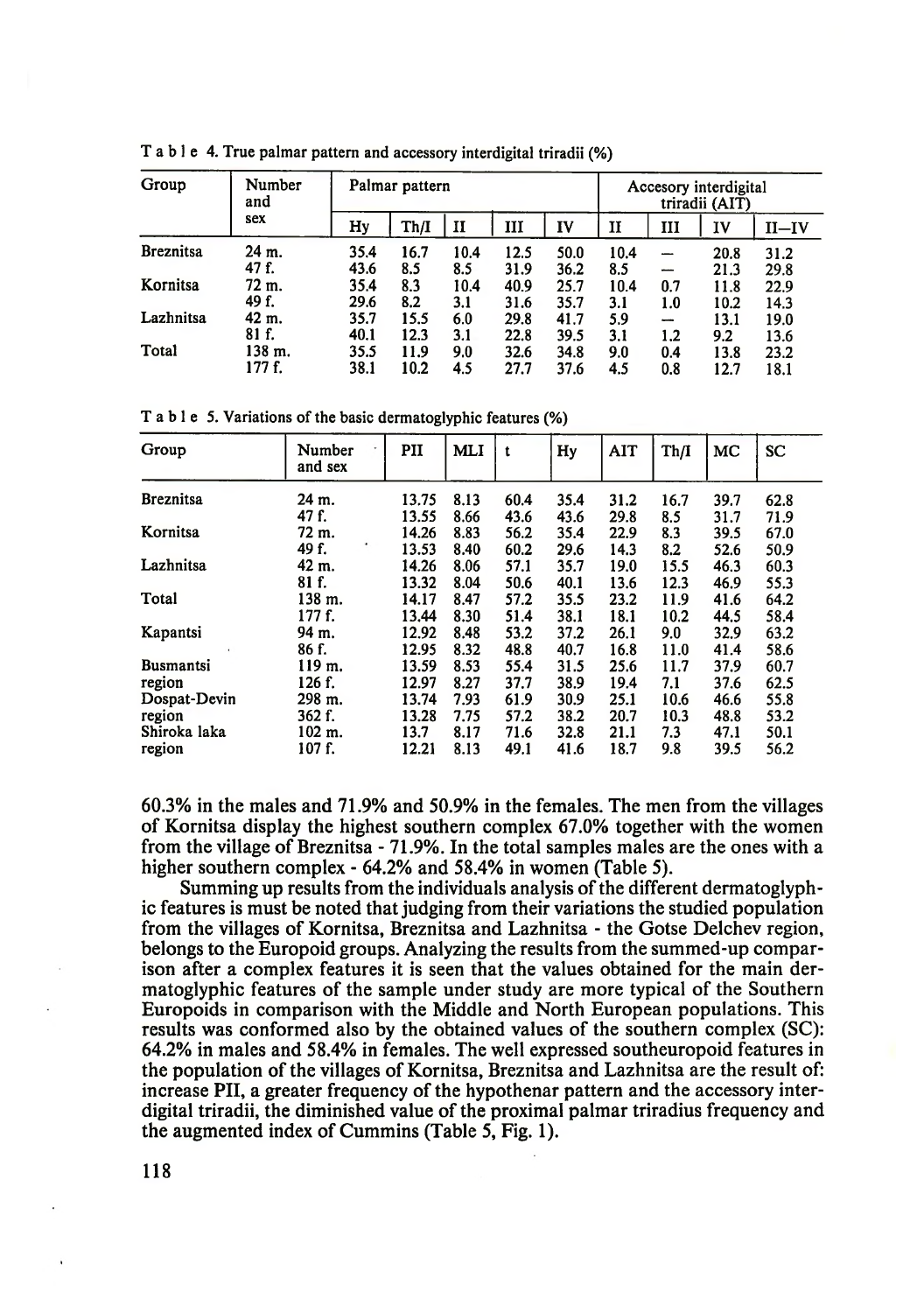

Fig. 1. Polygonic graphs showing the variation of dermatoglyphical traits circle radii correspond to the Eurasian ranges taken for 100 %, circle centres corresponding minimal values. Traits: 1-PII, 2-MLI, 3-t, 4-Hy, 5-AIT



Fig. 2. Clustering of different sample from Bulgaria according to the DD matrix (proper studies, males) Behind the matrix are average distances within clusters. DD categories are the same as in Table 6